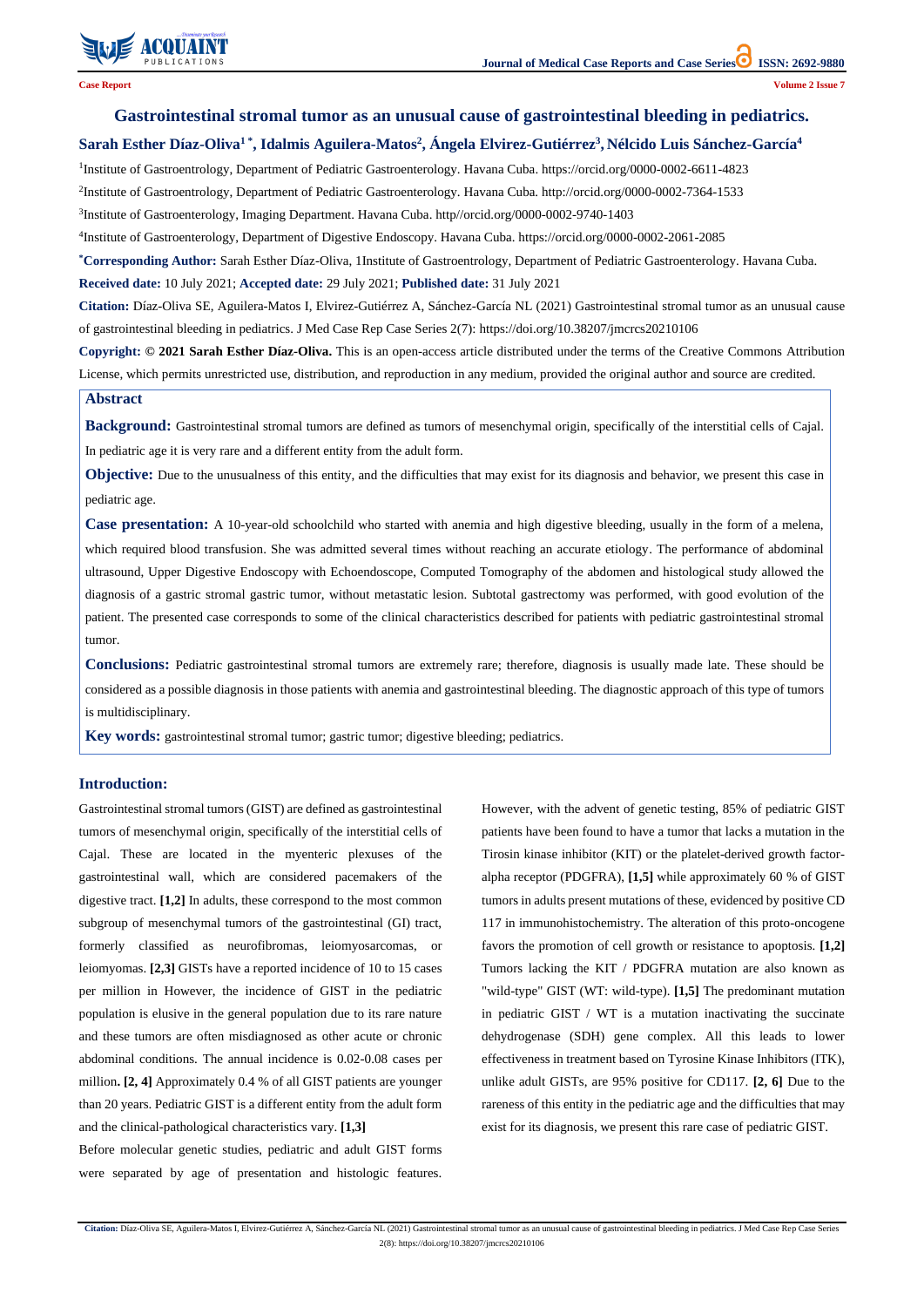2(8): https://doi.org/10.38207/jmcrcs20210106



#### **Presentation of the case**

10-year-old female schoolgirl, white, with no personal or family history of interest. In September 2017, the relatives noticed her pale, with decay, and she was taken to the Pediatric Hospital of her province where Hemoglobin (Hb) figures of 60 g / l were found. Her admission is decided, and she is transfused. Later mane was reported. Video Upper Digestive Endoscopy **[1]** was performed, which reported: Erosive hemorrhagic gastritis, triple eradication therapy of Helicobacter pylori with clarithromycin, metronidazole, and omeprazole was indicated; later omeprazole, sucralfate, and inferno. After 16 weeks, she has admitted again for a melena episode, with a Hb of 70 g  $/$  l, UDE was performed, considering the same diagnosis, this time with active bleeding, she presented hematemesis during the procedure. Subsequently, she presented other episodes of melena bleeding and was taken to Pediatric Hospital of the adjoining province and was admitted to the Surgery department with a Hb of 9.9 g / l; A new UDE is performed that reports polypoid appearance formation in the gastric antrum. The patient's admission to the Institute of Gastroenterology is coordinated. Upon arrival, during the

physical examination, pale skin and mucosa were observed, without other alterations. In the complementary ones made it was found: Hb: 92 g / l, Serum iron: 2.95 micromol / l. The rest of the values in the hemogram and thermochemistry were in normal parameters. The stool parasitological study was normal, fecal occult blood: positive. Abdominal ultrasound was performed and reported: in gastric body projection, the hypoechoic image of 61.7 mm X 41.6 mm is observed, the image pushes the greater curvature, reaching the serosa; more ecolucent areas compatible with necrosis are seen. Computed tomography with oral and intravenous contrast was performed **(Figure 1)** in which a full defect in the stomach was visualized, a full defect in the stomach, lobulated, body, and antrum was visualized, regular contours, measuring seven by five cm. The mass in the arterial phase becomes more hyperintense in its central portion, captures contrast. No peripancreatic, periaortic, or perceive lymphadenopathy was seen in the current study. The homogeneous liver without nodular lesion, pancreas, and gallbladder without alterations.



Figure 1: Multislice axial tomography with Oral and EV contrast. On the Left: Coronal view. To the Center: Sagittal View. On the Left: Axial view. In all views, a well-defined lobular filling defect (arrows) can be seen in the gastric antrum, which enhances towards the center in the arterial phase compatible with vascularized tumor mass. Maintains fat interface with pancreas, It does not infiltrate other organs

Subsequently Ecoendoscopy is performed: Under endoscopic vision **(Figure 2)**: At the level of the joint between the antrum and the body, towards a lesser curvature and posterior wall, above the angular slit, a polylobulated tumor lesion of approximately 10 cm is observed, with a subepithelial appearance. with ulcerations on its surface, very hard to take a clamp biopsy.





Figure 2. Endoscopic image of the gastric tumor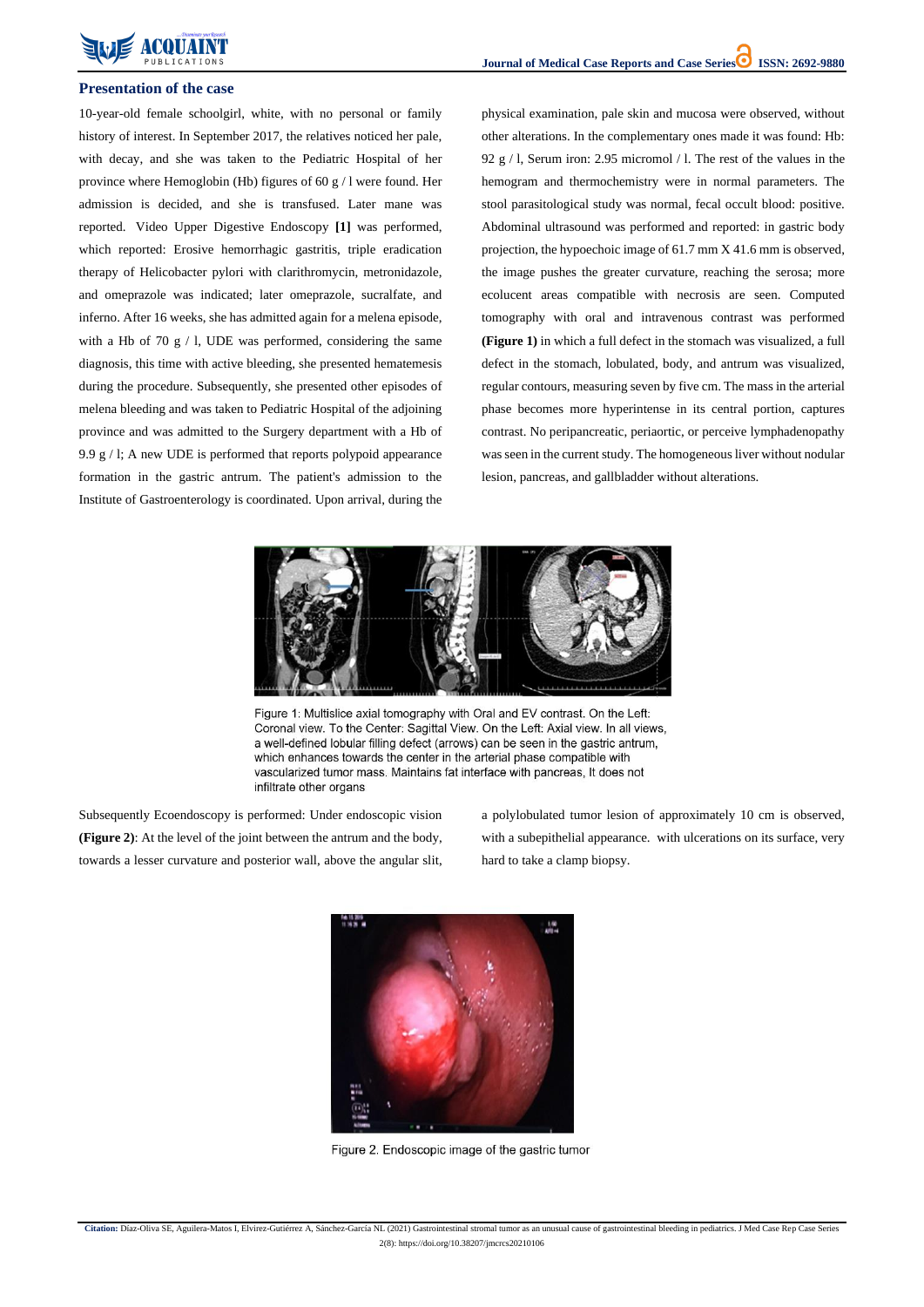

2(8): https://doi.org/10.38207/jmcrcs20210106

Ultrasound the view was performed **(Figure 3)** and an echogenic, lobulated mass was visualized, with hypoechoic areas inside, as signs of necrosis. It measures 4.8 cm by 7 cm. Vascularized in color Doppler, which reaches the serosa, the rest of the layers are not displayed at that level. Ultrasound-guided fine-needle biopsy is performed.



Figure 3. Endoscopic ultrasound: a well-defined lobulated echogenic mass with central vascularization that reaches and infiltrates the serosa and presents a hypoechoic area that corresponds to necrosis. No lymphadenopathy.

Histological study of gastric lesion: Fragments of gastric mucosa and ulcer-necrotic tissue with bacterial colonies. Areas are observed that due to their morphology are suggestive of gastric GIST. Immunohistochemistry (IHC) techniques for diagnosis are indicated. It was not possible due to the low sample and abundant necrotic tissue.

Subsequently, the patient was referred to Pediatric Hospital for surgical treatment. Subtotal gastrectomy was performed. Reception of the tumor of approximately 8 cm in its largest diameter was performed. The girl recovered satisfactorily from the surgery. She currently receives multidisciplinary medical care including Oncology, Surgery, and Gastroenterology specialists.

Histological study of the surgical specimen: GIST-type spindle cell tumor of the gastrointestinal stroma, intermediate in size, eight by six by five cm, with a pedicle of two by one cm. Mitosis Index: Three for 50 High Magnification Fields (CGA) CD117: positive. CD 34: positive. DOC 1: Not available. K 167: positive in ten 10 % of tumor nuclei.

#### **Discussion**

We report the first pediatric case of GIST diagnosed at the Institute of Gastroenterology in Cuba. In the databases and revised bibliography of Cuba, we only found one report of a pediatric patient in 2017. A 15-year-old male patient was described, and the tumor location was also gastric. **[7]** As in the patient presented, it is described that pediatric cases are frequently treated in an erroneous way, consequently, a long time of evolution passes before the definitive diagnosis. **[2]**

Pediatric GIST behaves very differently clinically from the adult variant. The age of onset is much younger with a median in the second decade of life, (5) while the average age of diagnosis in adults is 63 years, with a predilection in men or no gender predominance in other studies. (1,3,8) In pediatrics, the female sex is predominantly affected (70 %). **[1,2,8]** Commonly, these tumors arise from the stomach (60

-80 %), **[9]** as in the reported patient. Less frequently these are located in the small intestine (25 -35 %). Other rare sites are the colon, esophagus, and appendix. Rarely, these may also involve extraintestinal sites, such as omentum, retroperitoneum, and mesentery. **[10]**

Another difference in the pediatric population is that tumors tend to have an indolent course over a prolonged period. **[1]** Anemia (acute or chronic) has been clinically documented in children in 86 % of cases. This finding is associated with gastrointestinal bleeding (33 %) with melena or hematemesis, paleness, fatigue, and syncope. This corresponds to the case described. Other symptoms are abdominal pain (16 %), vomiting (11 %), and a palpable tumor (10 %). In addition, it can be a cause of intussusception, intestinal or biliary obstruction, depending on the location. **[2]**

GIST appear sporadically, only 10 % are associated with genetic syndromes such as familial GIST with KIT germline mutation, neurofibromatosis type 1, Carney's triad (gastric GIST, paraganglioma, and pulmonary chondromas), and Carney-Stratakis syndrome (gastric GIST dyad and paraganglioma). **[2,11]**

The diagnosis of GIST in the pediatric population can be a clinical challenge. Imaging remains an important modality for diagnosing and determining anatomic relationships, however, concerns about radiation exposure in this population should be considered when choosing an imaging modality. It is recommended, according to availability, ultrasound with contrast enhancement, Magnetic Resonance Imaging, Computed Tomography, which is less recommended in children due to radiation exposure, and positron emission tomography.**[1]** The gastric tumor mass of the patient as evidenced by abdominal ultrasound. It was not possible to perform a contrasted ultrasound; However, the size of the tumor and professional experience made it possible to diagnose the lesion. Due to the frequency of pediatric cases debuting with anemia or digestive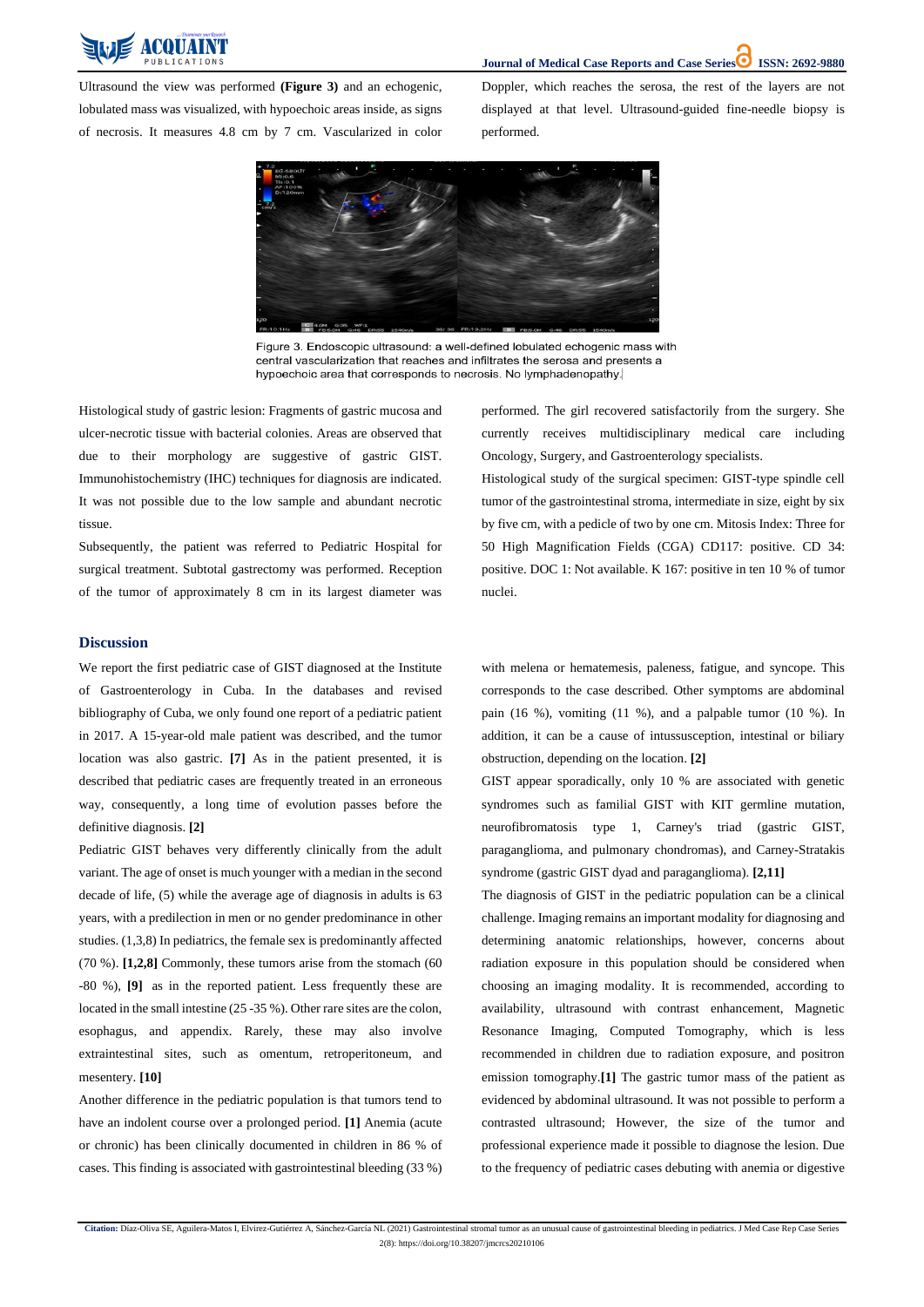2(8): https://doi.org/10.38207/jmcrcs20210106



bleeding, UDE is indicated, and echoendoscopy is also recommended, which allows distinguishing between intramural or extramural injury, visualizing the depth and local involvement of the injury, and allowing taking a directed biopsy. **[1,12,13]** Ultrasound was useful as an initial non-invasive diagnostic tool in this patient. UDE and endoscopic ultrasound were performed to assess the characteristics of the lesion and guide the collection of a fine needle biopsy sample, as there was no thick needle. Subsequently, an abdominal tomography was indicated to look for lesions in other organs of the abdominal cavity.

UDE is the preferred method of taking a core needle biopsy or forceps biopsy with or without ultrasound guidance, due to concerns about the spread of tumors through other routes, such as percutaneous image-guided biopsy or surgical biopsy. Tumor seeding is highly associated with recurrence in pediatric GIST and should be avoided at all costs. If anatomy allows and an endoscopic biopsy approach is not possible, it is prudent to perform a primary resection as a means of tissue diagnosis. **[1,6]**

Histologically, GIST can present a variable architectural pattern, but in pediatrics patients, it has no prognostic relevance. **[2]** Diagnosis of these lesions is based on a microscopic study with immunohistochemical techniques.**[7]** GIST present three different morphologies: spindle cells, epithelioid cells, and mixed cell types. Spindle cell morphology is highly associated with classic adult GIST, whereas mixed epithelioid cell morphologies are more highly associated with pediatric / WT GIST tumors. Immunohistochemical CD117 (KIT) and anoctamin (ANO1) markers are the most sensitive and specific markers for the analysis of GIST lesions. (1) The case of pediatric GIST previously reported in Cuba **[7]** and the one in question, have presented characteristics histological and immunohistochemical different from that described in the current bibliography for pediatric patients, **[1-4]** presenting as in the adult form.

Initial diagnosis for pediatric patients should be coordinated with radiology, pathology, gastroenterology, and surgery teams to ensure prompt diagnosis and adherence to the most current clinical guidelines. **[1]**

It is difficult to make estimates of disease-free survival. The risk of relapse is 25 %, however, mortality from disease progression ranges from 10-14 %. Various studies show a better prognosis in pediatric **Journal of Medical Case Reports and Case Series<sup>1</sup> <b>ISSN: 2692-9880** 

patients compared to adults. **[2]** Scores have been developed to determine the risk of aggressive behavior, incorporating metastatic disease, tumor size, and mitotic count. Tumors are stratified into very low, low, intermediate, high risk, and metastatic disease categories. Others include the site of the primary tumor (gastric versus small intestine). **[1]** In the presented case, the tumor size and mitotic index are taken into account, an intermediate risk was documented.

Cytotoxic chemotherapy is ineffective. Before the introduction of [tyrosine kinase inhibitors](https://www.sciencedirect.com/topics/medicine-and-dentistry/tyrosine-kinase-inhibitor) (TKIs) as adjuvant therapy, the prognosis for adult patients with metastatic disease was poor, with a median survival of fewer than 2 years. The prognosis improved dramatically after the introduction of specific treatments such as Imatinib. Most pediatric GIST / WT GIST do not express mutations in KIT and PDGFRA, and therefore have been shown to be less sensitive to traditional ITK treatment. However, the heterogeneous nature of these tumors means that these findings must be considered in light of the tumor biology on a case-by-case basis, since the sensitivities of the many different mutations found in these tumors are not well studied, in some mutations reports sensitivity to imatinib. Several studies have also shown that second-generation ITKs like sunitinib show better activity against pediatric GIST. There are currently multiple therapies in various stages of clinical trials that may benefit pediatric patients. **[2,13,14]** In the case of the presented patient, she should benefit from the use of imatinib if its use is necessary since it presents immunohistochemical characteristics similar to the adult type of GIST.

Surgery plays a fundamental role in patients with pediatric GIST, since it is the only curative treatment. The risk of relapse is 25 %, with mortality of 10-14 %. **[2,9,15,16]**

As in the treatment of GIST in adults, if the primary tumor is completely resected at the time of initial surgery, without tumor effusion, no adjuvant treatment is warranted.

Due to the complexity of the mutations involved in pediatric GIST and its consequences in therapeutic management, the importance of referral to specialized centers should be emphasized when determining adjuvant therapies for the pediatric patient presenting with GIST. **[15]**

Taking into account all of the above, we can conclude that pediatric GISTs are extremely rare, therefore, diagnoses are usually made with delays. GISTs should be considered as a differential diagnosis in patients with anemia and gastrointestinal bleeding. The diagnostic approach for this type of tumor is multidisciplinary and should be

referred to specialized centers to determine the therapy to be followed.

**Conflict of interests:** The authors declare that they have no

conflict of interest in carrying out the study.

**Source(s) of Financial Support:** The authors did not receive any type of funding for the article.

## **Authors' Contributions**

**Dra. Sarah Esther Díaz Oliva:** Drafting of the work draft and its final report.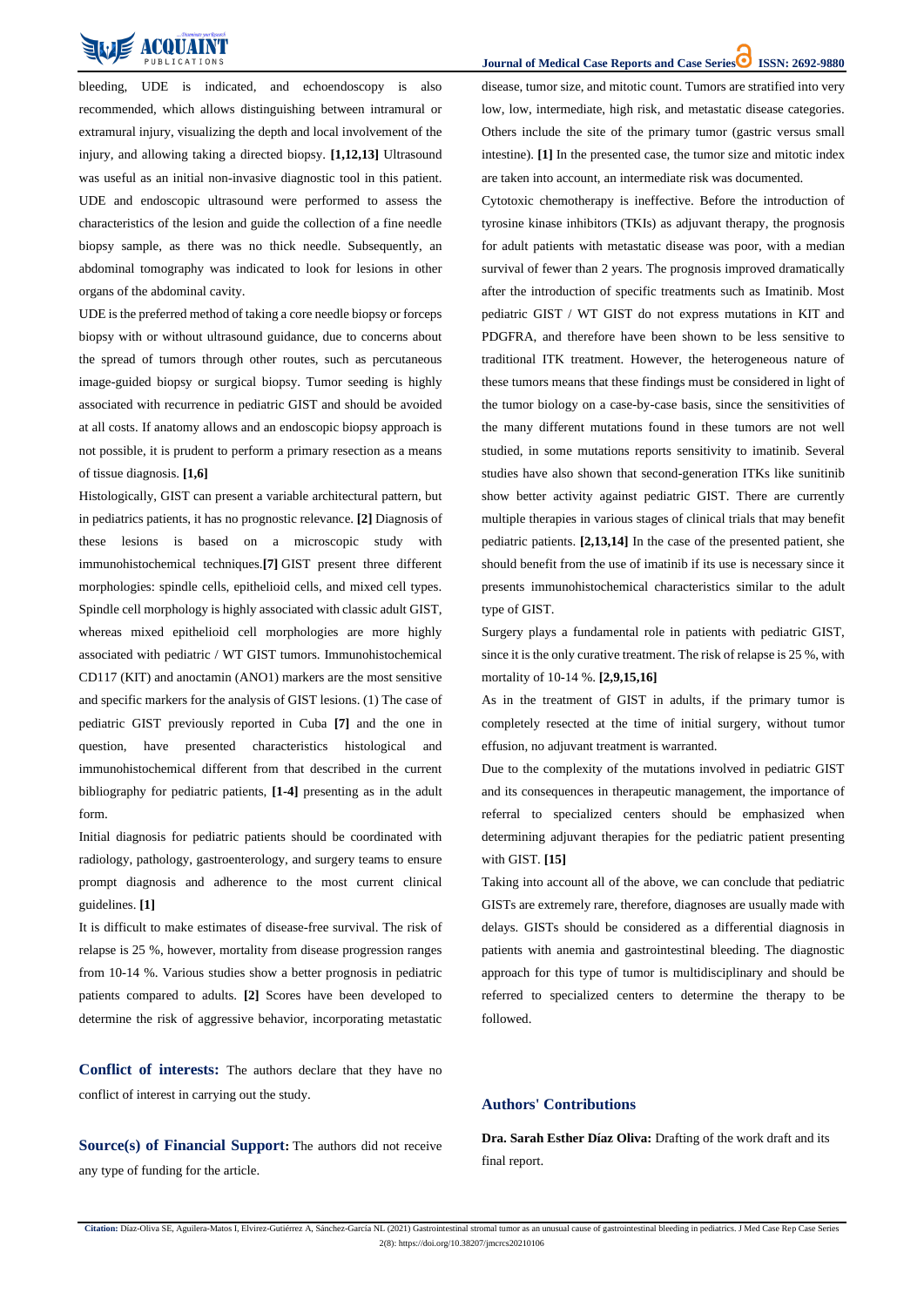**Journal of Medical Case Reports and Case Series ISSN: 2692-9880** 

**Citation:** Díaz-Oliva SE, Aguilera-Matos I, Elvirez-Gutiérrez A, Sánchez-García NL (2021) Gastrointestinal stromal tumor as an unusual cause of gastrointestinal bleeding in pediatrics. J Med Case Rep Case Series

2(8): https://doi.org/10.38207/jmcrcs20210106



**Dra. Idalmis Aguilera Matos:** she carried out the search, contribution in the writing of the draft and revision of the consulted bibliography. Review of the report.

**Dra. Ángela Elvirez Gutierrez:** she selected the images presented and wrote their captions. Review of the report.

**Dr. Nélsido Luis Sánchez García:** Critical review of the final version and approval of the one to be published

### **References**

- 1. [Quiroz HJ, Willobee BA, Sussman MS, Fox BR, Thorson ChM,](https://pubmed.ncbi.nlm.nih.gov/30225388/)  [et al. \(2018\) Pediatric gastrointestinal stromal tumors—a review](https://pubmed.ncbi.nlm.nih.gov/30225388/)  [of diagnostic modalities. Transl Gastroenterol Hepatol.](https://pubmed.ncbi.nlm.nih.gov/30225388/) 3: 54.
- 2. Morales PA, Millán VLO, [Covarrubias EG, Galván RVG, Ríos](https://www.medigraphic.com/cgi-bin/new/resumen.cgi?IDARTICULO=77556)  GCG, et al. [\(2017\) Tumor de GIST pediátrico. Presentación de](https://www.medigraphic.com/cgi-bin/new/resumen.cgi?IDARTICULO=77556)  [dos casos y revisión de la literatura. Bol Clin Hosp Infant Edo](https://www.medigraphic.com/cgi-bin/new/resumen.cgi?IDARTICULO=77556)  Son. [34\(2\).](https://www.medigraphic.com/cgi-bin/new/resumen.cgi?IDARTICULO=77556)
- 3. [Soreide K, Sandvik OM, Søreide JA, Giljaca V, Jureckova](https://pubmed.ncbi.nlm.nih.gov/26618334/) A, et [al. \(2016\) Global epidemiology of gastrointestinal stromal](https://pubmed.ncbi.nlm.nih.gov/26618334/)  [tumours \(GIST\): A systematic review of population-based cohort](https://pubmed.ncbi.nlm.nih.gov/26618334/)  [studies. Cancer Epidemiol.](https://pubmed.ncbi.nlm.nih.gov/26618334/) 40: 39-46.
- 4. [Benesch M, Leuschner I, Wardelmann E, Thielen M, Schmid I, et](https://pubmed.ncbi.nlm.nih.gov/21486690/)  [al. \(2011\) Gastrointestinal stromal tumours in children and young](https://pubmed.ncbi.nlm.nih.gov/21486690/)  [adults: A clinicopathologic series with long-term follow-up from](https://pubmed.ncbi.nlm.nih.gov/21486690/)  [the database of the Cooperative Weichteilsarkom Studiengruppe](https://pubmed.ncbi.nlm.nih.gov/21486690/)  [\(CWS\). Europ Jour Can. 47\(11\): 1692-1698.](https://pubmed.ncbi.nlm.nih.gov/21486690/)
- 5. [Boikos SA, Pappo AS, Killian JK, LaQuaglia MP, Weldon CB, et](https://pubmed.ncbi.nlm.nih.gov/27011036/)  [al. \(2016\) Molecular Subtypes of KIT/PDGFRA Wild-Type](https://pubmed.ncbi.nlm.nih.gov/27011036/)  [Gastrointestinal Stromal Tumors: A Report From the National](https://pubmed.ncbi.nlm.nih.gov/27011036/)  [Institutes of Health Gastrointestinal Stromal Tumor Clinic.](https://pubmed.ncbi.nlm.nih.gov/27011036/)  [JAMA Oncol.](https://pubmed.ncbi.nlm.nih.gov/27011036/) 2(7): 922-8.
- 6. [Mullassery D, Weldon CB \(2016\) Pediatric/"Wildtype"](https://pubmed.ncbi.nlm.nih.gov/27955734/)  [gastrointestinal stromal tumors. Semin Pediatr Surg. 25\(5\):](https://pubmed.ncbi.nlm.nih.gov/27955734/) 305- [310.](https://pubmed.ncbi.nlm.nih.gov/27955734/)
- 7. [Verdecia Cañizares C, Villamil Martínez R, Montero Reyes I,](http://scielo.sld.cu/scielo.php?script=sci_arttext&pid=S0034-75312017000100007)  [Pineda Fernández D \(2017\) Tumor estromal gastrointestinal.](http://scielo.sld.cu/scielo.php?script=sci_arttext&pid=S0034-75312017000100007)  [Revista Cubana de Pediatría. 89\(1\).](http://scielo.sld.cu/scielo.php?script=sci_arttext&pid=S0034-75312017000100007)
- 8. [Prasad AA, Alex V. M, Anthony P, Madhavan V. P](https://journals.lww.com/americantherapeutics/Abstract/2016/03000/Gastrointestinal_Stromal_Tumors__A_Review.26.aspx) (2016) [Gastrointestinal Stromal Tumors: A Review. American Journal of](https://journals.lww.com/americantherapeutics/Abstract/2016/03000/Gastrointestinal_Stromal_Tumors__A_Review.26.aspx)  [Therapeutics. 23\(2\): e550–e557.](https://journals.lww.com/americantherapeutics/Abstract/2016/03000/Gastrointestinal_Stromal_Tumors__A_Review.26.aspx)
- 9. [Raitio A, Salim A, Mullassery D, Losty PD \(2021\) Current](https://pubmed.ncbi.nlm.nih.gov/34081161/)  [treatment and outcomes of pediatric gastrointestinal stromal](https://pubmed.ncbi.nlm.nih.gov/34081161/)  tumors (GIST): a systematic [review of published studies.](https://pubmed.ncbi.nlm.nih.gov/34081161/)  [Pediatric Surgery International.](https://pubmed.ncbi.nlm.nih.gov/34081161/)
- 10. [Jakhetiya A, Garg P K, Prakash G, Sharma J, Pandey R, et al.](https://www.ncbi.nlm.nih.gov/pmc/articles/PMC4872062/) [\(2016\) Targeted therapy of gastrointestinal stromal tumours.](https://www.ncbi.nlm.nih.gov/pmc/articles/PMC4872062/)  [World J Gastrointest Surg 2016 May 27; 8\(5\): 345-352.](https://www.ncbi.nlm.nih.gov/pmc/articles/PMC4872062/)
- 11. [Vega J, Navarro Subiabre J, Lovera Riquelme C, Opazo H,](https://www.scielo.cl/scielo.php?pid=S0034-98872017000400014&script=sci_arttext)  [Santamarina M \(2017\) Tríada de Carney. Una rara asociación de](https://www.scielo.cl/scielo.php?pid=S0034-98872017000400014&script=sci_arttext)  [tumores infrecuentes. Caso clínico. Rev Med chile.](https://www.scielo.cl/scielo.php?pid=S0034-98872017000400014&script=sci_arttext) 145(4): 533- [537.](https://www.scielo.cl/scielo.php?pid=S0034-98872017000400014&script=sci_arttext)
- 12. [Nishida T, Blay JY, Hirota S, Kitagawa Y, Kang Y-K](https://pubmed.ncbi.nlm.nih.gov/26276366/) (2016) The [standard diagnosis, treatment, and follow-up of gastrointestinal](https://pubmed.ncbi.nlm.nih.gov/26276366/)  [stromal tumors based on guidelines. Gastric Cancer.](https://pubmed.ncbi.nlm.nih.gov/26276366/) 19(1): 3-14.
- 13. Mullassery D, Weldon CB [\(2016\) Pediatric/ "Wildtype"](https://www.sciencedirect.com/science/article/abs/pii/S1055858616300427)  [gastrointestinal stromal tumors. Sem Pedia Surg. 25\(5\): 305-310.](https://www.sciencedirect.com/science/article/abs/pii/S1055858616300427)
- 14. [Jakhetiya A, Kumar Garg P, Prakash G, Sharma J, Pandey R, et](https://www.ncbi.nlm.nih.gov/pmc/articles/PMC4872062/)  [al. \(2016\) Targeted therapy of gastrointestinal stromal tumours.](https://www.ncbi.nlm.nih.gov/pmc/articles/PMC4872062/)  [World J Gastrointest Surg.](https://www.ncbi.nlm.nih.gov/pmc/articles/PMC4872062/) 8(5): 345-352.
- 15. [Willobee BA, Quiroz HJ, Sussman MS, Thorson CM, Sola JE, et](https://pubmed.ncbi.nlm.nih.gov/30225387/)  al. [\(2018\) Current treatment strategies in pediatric gastrointestinal](https://pubmed.ncbi.nlm.nih.gov/30225387/)  [stromal cell tumor. Transl Gastroenterol Hepatol.](https://pubmed.ncbi.nlm.nih.gov/30225387/) 3: 53.
- 16. [Benesch M, Wardelmann E, Ferrari A, Brennan B, Verschuur A](https://pubmed.ncbi.nlm.nih.gov/19499582/)  (2009) [Gastrointestinal stromal tumors \(GIST\) in children and](https://pubmed.ncbi.nlm.nih.gov/19499582/)  [adolescents: A comprehensive review of the current literature.](https://pubmed.ncbi.nlm.nih.gov/19499582/)  [Pediatr Blood Can. 2009; 53 \(7\): 1171–1179.](https://pubmed.ncbi.nlm.nih.gov/19499582/)